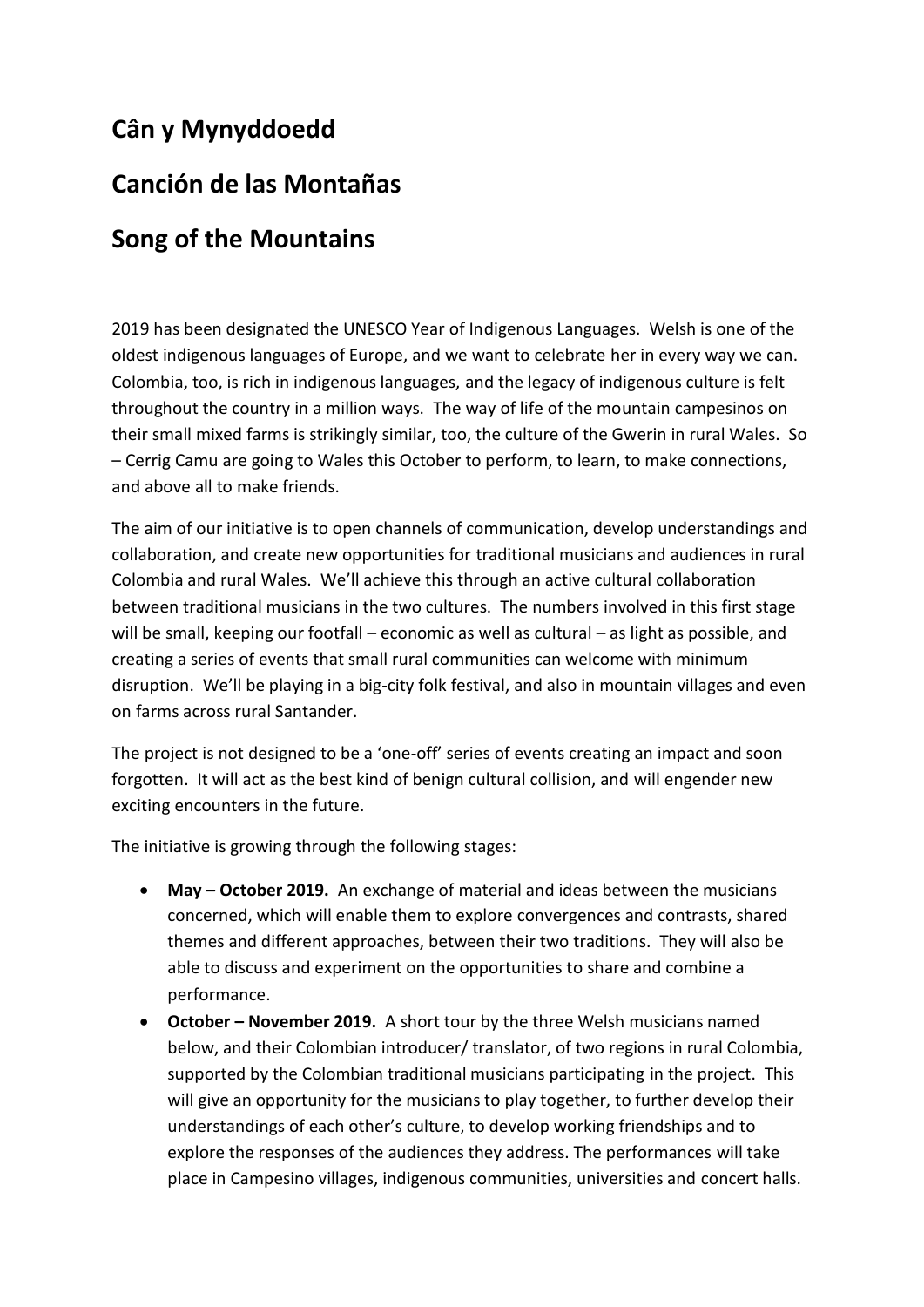- **November 2019 – July 2020.** Informed and inspired by the experiences on tour, the two sets of musicians will work at distance again, developing and choreographing a shared performance which will showcase the two traditions to a Welsh audience, and form the basis of a CD recording.
- **July- August 2020.** A second shared tour, this time of rural communities in Wales, will be combined with recording sessions and media opportunities.

Any initiative of this kind is as strong as its partners, whose participation, support and advice will be invaluable throughout. We cannot thank **Wales Arts International** enough for their support and advice – they have made this venture possible. Others include:

- **The Arts Council of Wales**
- **Fiesta Tiple en la Noche, Bucaramanga**
- **The Autonomous Indigenous University of Colombia**
- **Simacota Annual Festival of Culture and Sport**
- **Trac**
- **Theatr Felinfach**

#### **Colombia Tour Schedule**

| <b>Date</b>                           | <b>Activity</b>                                    | Whereabouts                                  | <b>Comments</b>                                          | Also involved                                |
|---------------------------------------|----------------------------------------------------|----------------------------------------------|----------------------------------------------------------|----------------------------------------------|
| $15^{th} - 16^{th}$<br><b>October</b> | <b>Travel to</b><br>Colombia                       | Birmingham -<br><b>Bogota</b>                | Night bus to San<br>Gil                                  |                                              |
| $17^{\text{th}}$                      | Recuperation<br>day.                               | Pinchote                                     | La Vega, Pinchote<br>- between Bogota<br>and Bucaramanga |                                              |
| $18^{th} - 19^{th}$                   | <b>Festival in</b><br><b>Bucaramanga</b>           | <b>Bucaramanga</b>                           | Two days of<br>gigging and<br>jamming                    | Al Pie de la Cuesta<br>& 10 other bands      |
| 20 <sup>th</sup>                      | <b>Barbecue and</b><br>informal<br>concert         | Pinchote                                     | <b>Evening gig</b>                                       | Al Pie de la Cuesta                          |
| $21^{st}$                             | Recuperation<br>day                                | Pinchote                                     | Robin's house -<br>between Bogota<br>and Bucaramanga     |                                              |
| $22^{nd} - 23rd$                      | Independence<br>day Festival in<br><b>Simacota</b> | Simacota (near<br>Pinchote)                  | Two days of<br>gigging and<br>jamming                    | Al Pie de la Cuesta<br>& other<br>performers |
| $24^{th} - 25th$                      | Travel back to<br>Wales                            | Bus to Bogota,<br>then Bogota-<br>Birmingham |                                                          |                                              |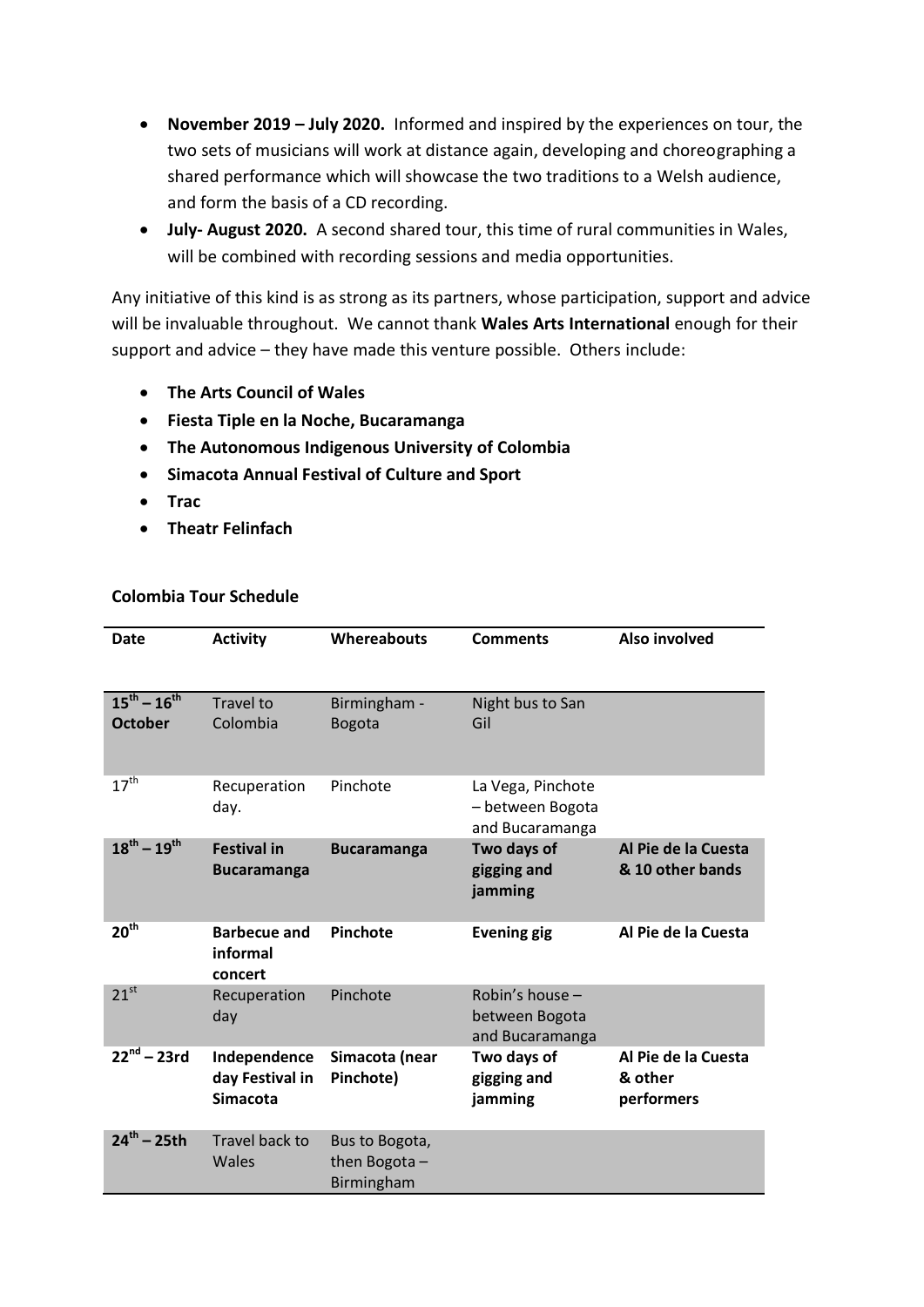### **Wales tour schedule (to be confirmed)**

July 26<sup>th</sup> – August 9<sup>th</sup> 2020

Venues and activities to be arranged, but the tour will certainly include participation in the National Eisteddfod of Wales in Tregaron, Ceredigion.

Above all, we are determined that the initiative will not be the sort of 'one-off' event that flares briefly like a shooting star, creating expectations doomed to disappointment, but the beginning of a robust, sustainable and mutually respectful interaction.

# **The performers**

**1} From Wales:** *T*he Welsh performers taking part have been selected partly because of the range of their talents and their professional expertise; partly because they have travelled together before, sharing Welsh culture with audiences in the Basque Country and the islands of the west of Ireland; but above all because of their outstanding people skills and their own experiences growing up in the mountains of rural Wales. They are:

**Osian Morris:** Osian builds dry-stone walls in the mountains of north Wales as his day job, and has written songs since 'before he can remember'. A bluesinfluenced singer-guitarist whose work has often been described as 'magical', he communicates the beauty and spirituality of rural Wales in songs that once heard, can never be forgotten. He writes and sings exclusively in the Welsh language. Osian has performed in the Basque Country and the west of Ireland as well as across Wales.

#### **www.youtube.com/watch?v=7KSzTjWqCbE**





**Iestyn Tyne:** Iestyn is an outstanding young

fiddler, singer and interpreter of traditional Welsh music. Still only 21, he has already made two albums with the folk band 'Pantrobas', and has performed widely in Wales and across Europe. Born on Ynys Enlli (Bardsey Island) Iestyn is also a published poet, writer, and editor of the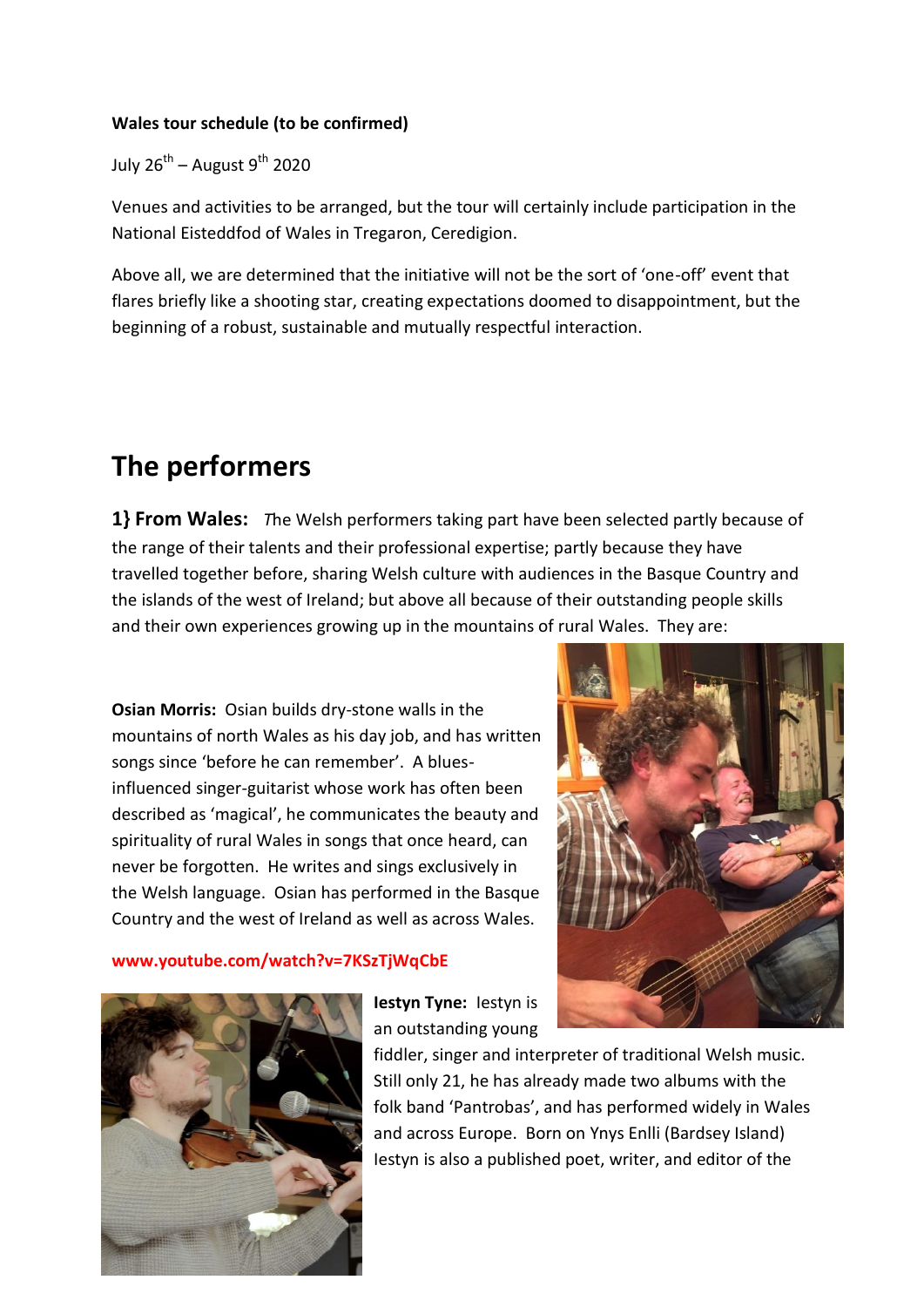cultural magazine 'Y Stamp'. He has won several awards already for both his music and his writing. Like Oisin, Iestyn comes from a farming background in the mountains of north Wales, and has performed in festivals and concert halls across the country. His music is at the same time deeply traditional, and innovative and eclectic.

#### **https://fandalism.com/iestyntyne/dPob**

#### **https://song.link/i/1410217093**

**Gwilym Bowen Rhys:** Gwilym comes from Bethesda in north Wales. He began performing as a young teenager, as lead vocalist in a well-known Welsh-language rock band, which he did for several years. Since turning to folk music, he has performed the traditional music of Wales across the world, including North America as well as Europe. He was a member of 'TOSTA BANDA' which celebrated Donostia/ San Sebastian European



Capital of Culture across Europe, and his new CD has been Wales' best-selling traditional album of 2017, and voted 'Album of the Year'. Singer, guitarist, fiddler and (occasionally) harpist, his energy and charisma enliven any performance.

**www.youtube.com/watch?v=VVucKsShjlk**

**[www.youtube.com/watch?v=04fbfomtQDs](http://www.youtube.com/watch?v=04fbfomtQDs)**